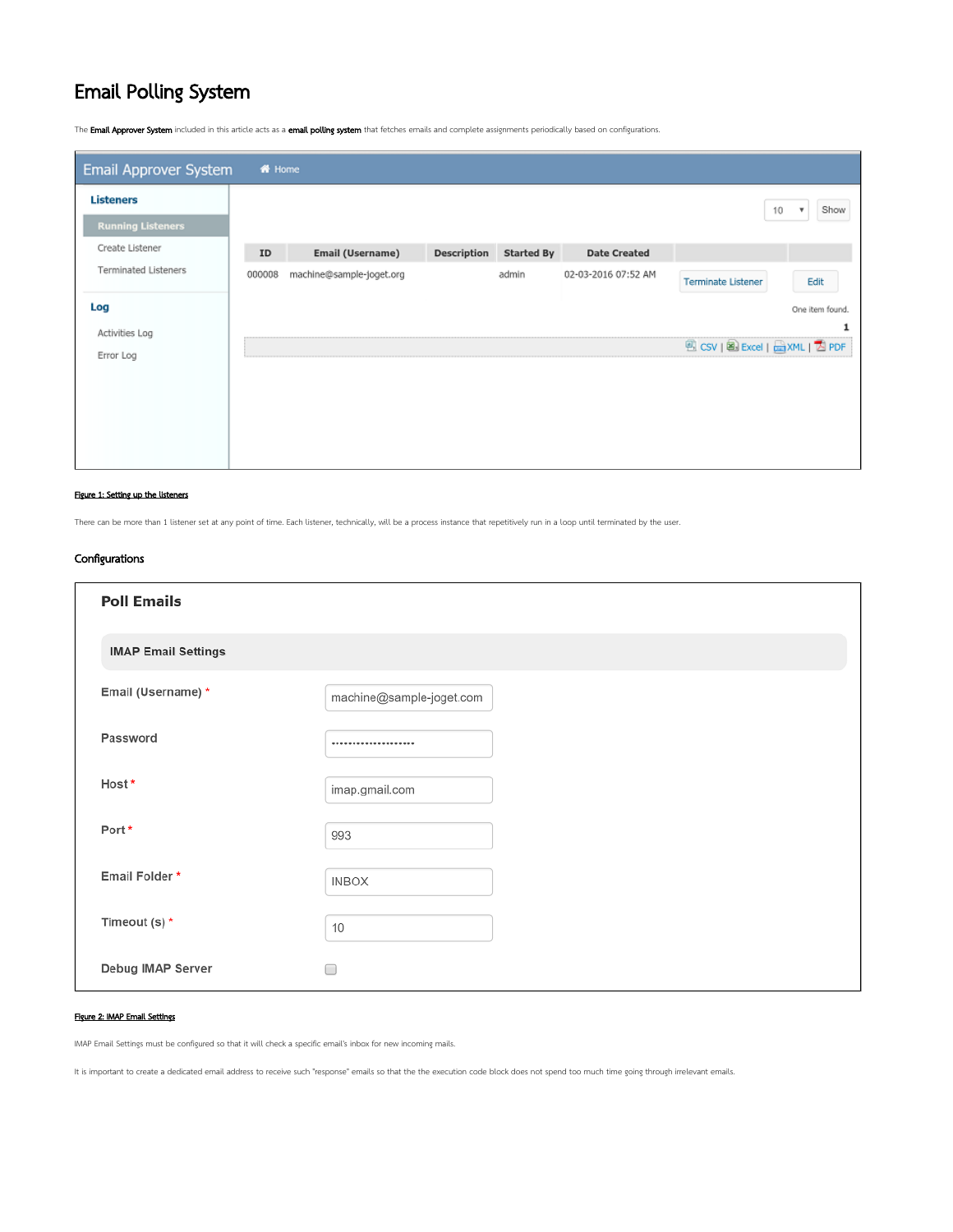| <b>Listener Settings</b>         |                |
|----------------------------------|----------------|
| ID                               | 000008         |
| <b>Started By</b>                | admin          |
| Description                      |                |
| Checking Interval (s) *          | 30             |
| Max Number of Emails per Check * | 10             |
| Filter Email by Subject          | Email Approval |
| Using Regex for Subject Filter   | ∩              |
| <b>Subject Pattern</b>           |                |

## Figure 3: Listener Settings

Listener Settings needs to be also configured to determine the frequency of checking and emails to be matched too.

Take note that the checking interval is also subjected to the Deadline Checker interval set in Joget Workflow's system settings.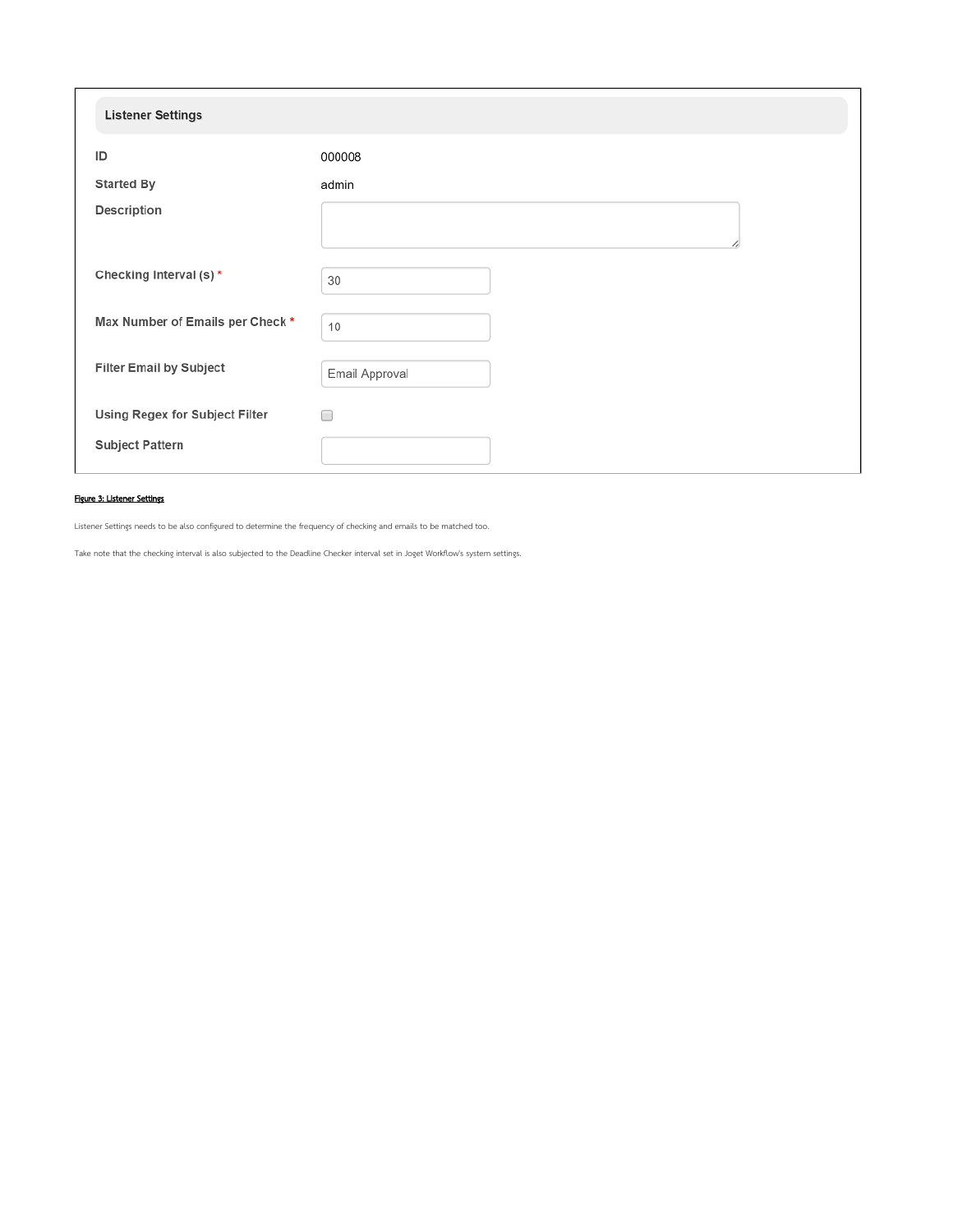| <b>Filter Email by Subject</b>                                                                                         | Email Approval                                                                                             |  |  |  |
|------------------------------------------------------------------------------------------------------------------------|------------------------------------------------------------------------------------------------------------|--|--|--|
|                                                                                                                        |                                                                                                            |  |  |  |
| <b>Using Regex for Subject Filter</b>                                                                                  |                                                                                                            |  |  |  |
| <b>Subject Pattern</b>                                                                                                 |                                                                                                            |  |  |  |
|                                                                                                                        |                                                                                                            |  |  |  |
| <b>Hint for Subject Pattern:</b>                                                                                       |                                                                                                            |  |  |  |
|                                                                                                                        | 1. Use {form_FieldId} to submit assignment form data. If your field is in a subform, the FieldId will be " |  |  |  |
| {subformFieldId}_{subformId}_{fieldId}".                                                                               |                                                                                                            |  |  |  |
| 2. Use {var_VariableName} to retrieve and set extra workflow variable.                                                 |                                                                                                            |  |  |  |
| 3. Use {processId} or {activityId} to finding the correct assignment.                                                  |                                                                                                            |  |  |  |
| 4. Use {unuse} to match other unused content.                                                                          |                                                                                                            |  |  |  |
| <b>Content Pattern</b>                                                                                                 |                                                                                                            |  |  |  |
| {form_approval_new_application_approval_action_status}                                                                 |                                                                                                            |  |  |  |
|                                                                                                                        | {unuse}<br>{unuse}ID: {processId}                                                                          |  |  |  |
|                                                                                                                        | {unuse}Remarks:                                                                                            |  |  |  |
|                                                                                                                        | [{form_approval_new_application_approval_action_remarks}]                                                  |  |  |  |
|                                                                                                                        | ${$ unuse $}$                                                                                              |  |  |  |
|                                                                                                                        |                                                                                                            |  |  |  |
|                                                                                                                        |                                                                                                            |  |  |  |
|                                                                                                                        |                                                                                                            |  |  |  |
| <b>Hint for Content Pattern:</b>                                                                                       |                                                                                                            |  |  |  |
|                                                                                                                        | 1. Use {form_FieldId} to submit assignment form data. If your field is in a subform, the FieldId will be " |  |  |  |
| {subformFieldId}_{subformId}_{fieldId}".                                                                               |                                                                                                            |  |  |  |
| 2. Use {var_VariableName} to retrieve and set extra workflow variable.                                                 |                                                                                                            |  |  |  |
| 3. Use {processId} or {activityId} to finding the correct assignment.<br>4. Use {unuse} to match other unused content. |                                                                                                            |  |  |  |
|                                                                                                                        |                                                                                                            |  |  |  |
| Debug Mode                                                                                                             | ✔                                                                                                          |  |  |  |
| Figure 4: Listener Settings - Subject and Content                                                                      |                                                                                                            |  |  |  |
| Subject and Content Patterns are very important.                                                                       |                                                                                                            |  |  |  |
| Make sure that you <b>match</b> the content of the outgoing mail that you send out in your other Joget Workflow App.   |                                                                                                            |  |  |  |
|                                                                                                                        |                                                                                                            |  |  |  |

It may take a few tries to get it right so you can turn on the **Debug Mode** to get the relevant logs for debugging purpose.

## Content Pattern

```
{form_approval_new_application_approval_action_status}
{unuse}
{unuse}ID: {processId}
{unuse}Remarks: [{form_approval_new_application_approval_action_remarks}]
{unuse}
```
Sample email to be sent out configured in Email Tool from the system to the respondent.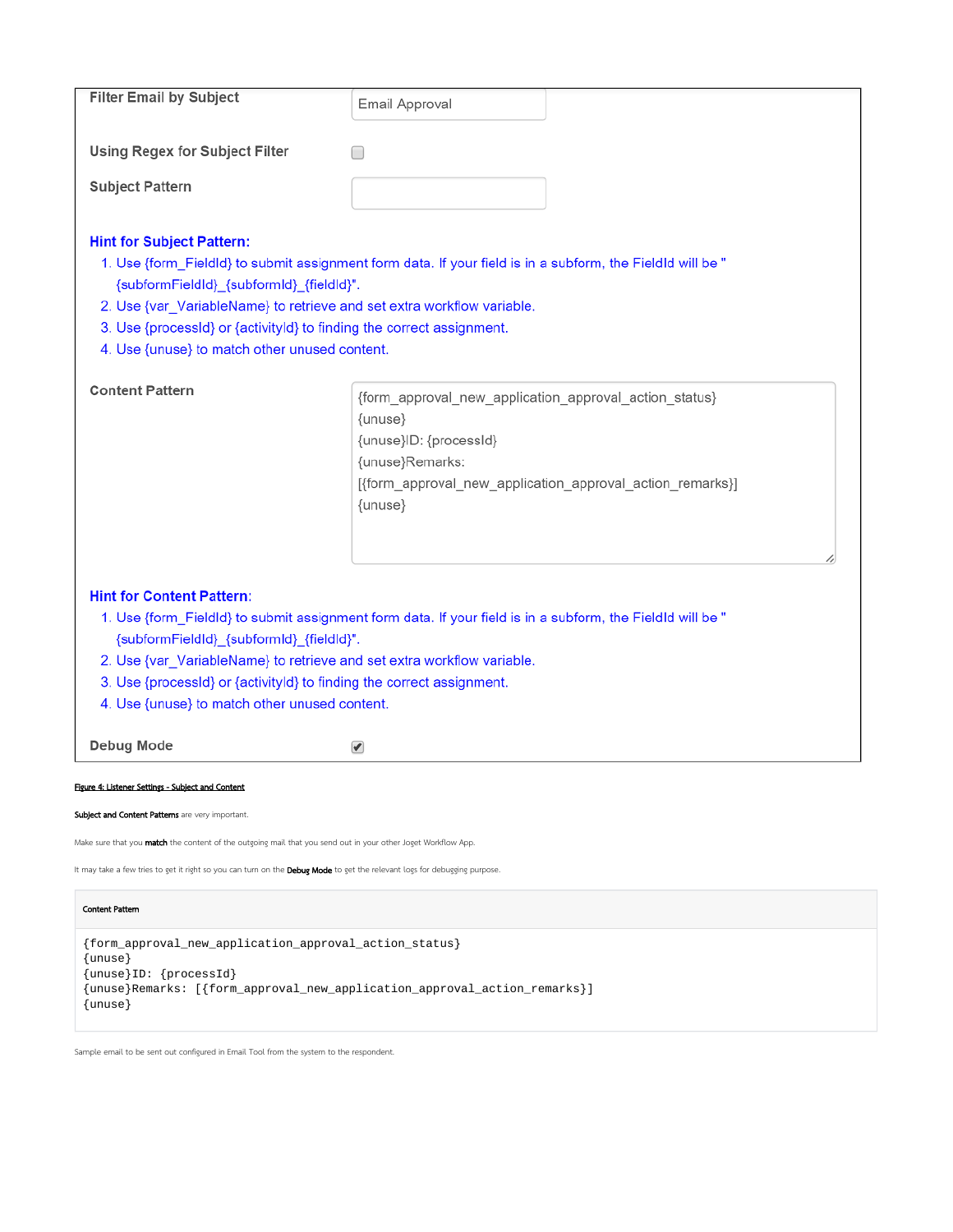```
The following application required your approval with details:
====================================
Name : #form.seaa application.name#
Email : #form.seaa_application.email#
ID: #assignment.processId#
====================================
Please reply this email with keyword "Approved", "Rejected" or "Clarification Required". 
If your have remark message, please fill inline between the square brackets below.
Remarks: [ ]
== This is a system generated message. ==
```
Sample email

```
The following application required your approval with details:
====================================
Name : Etta
Email : etta@joget.com
ID: 43_seaa_new_application_approver_process
====================================
Please reply this email with keyword "Approved", "Rejected" or "Clarification Required".
If your have remark message, please fill inline between the square brackets below.
Remarks: []
== This is a system generated message. ==
```
Sample email replied by the receiver back to the mailer.

Approved

```
> The following application required your approval with details:
> ====================================
> Name : Etta
> Email : etta@joget.com
> ID: 43_seaa_new_application_approver_process
> ====================================
> Please reply this email with keyword "Approved", "Rejected" or "Clarification Required".
> If your have remark message, please fill inline between the square brackets below.
> Remarks: [356pm approved]
> == This is a system generated message. ==
```
Server log showing email polling and assignment completion.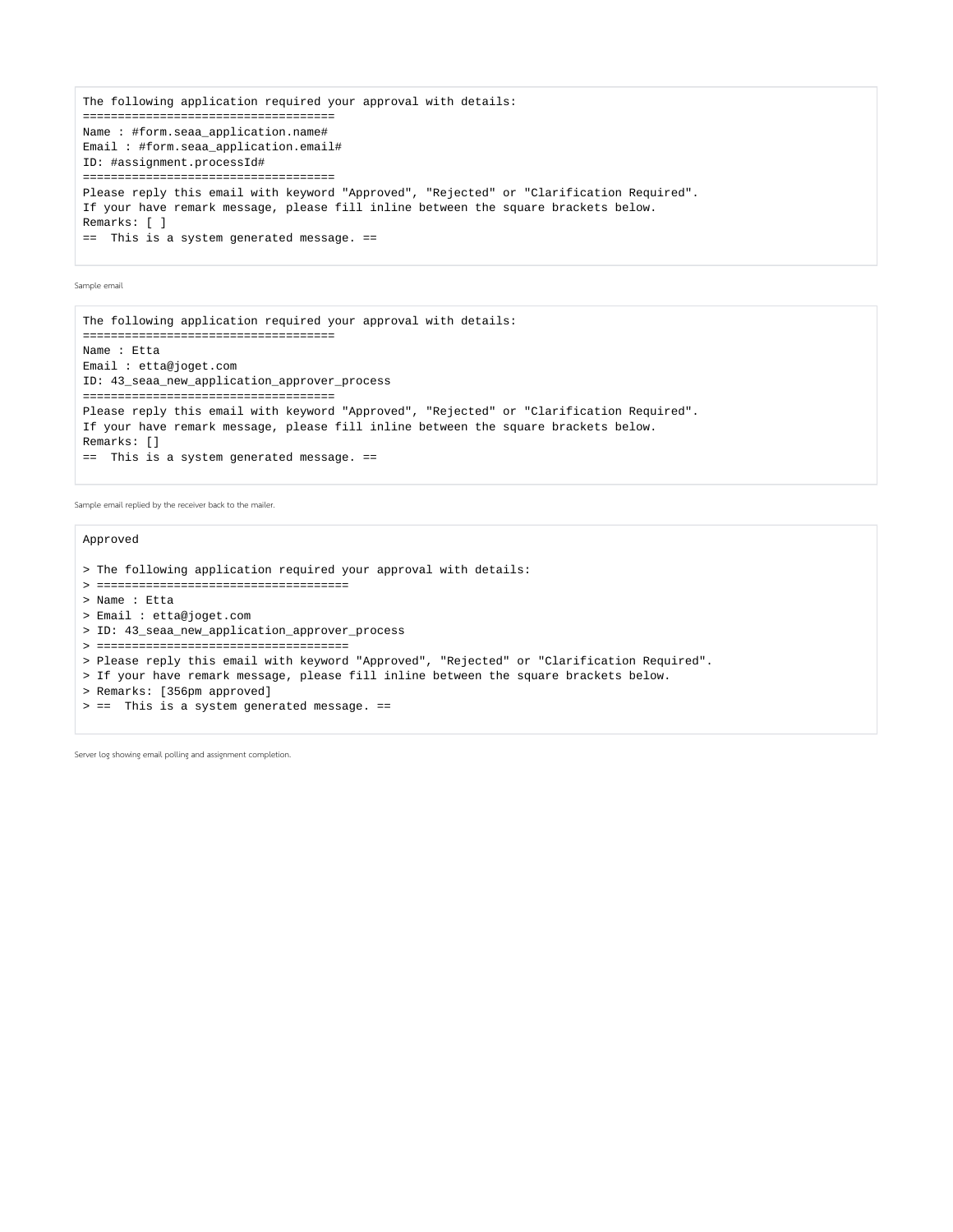Log

```
INFO 02 Mar 2016 16:52:50 App: eas - Poll Email tool - Connect to IMAP for machine@sample-joget.com
INFO 02 Mar 2016 16:52:53 App: eas - Poll Email tool - IMAP connected for machine@sample-joget.com
INFO 02 Mar 2016 16:52:53 App: eas - Poll Email tool - Unread Messages: 1
INFO 02 Mar 2016 16:52:54 App: eas - Poll Email tool - Subject filter for (Re: Email Approval).
INFO 02 Mar 2016 16:52:55 App: eas - Poll Email tool - --- Mail 0: Re: Email Approval ---
INFO 02 Mar 2016 16:52:55 App: eas - Poll Email tool - Sender: Cat Grant <cat-grant@sample-joget.com>
INFO 02 Mar 2016 16:52:55 App: eas - Poll Email tool - Mail Content: Approved____> The following application 
required your approval with details:__> ====================================__> Name : Etta__> Email : 
etta@joget.com__> ID: 43_seaa_new_application_approver_process__> ====================================__>__> 
Please reply this email with keyword "Approved", "Rejected" or "Clarification Required".__>__> If your have
remark message, please fill inline between the square brackets below.__> Remarks: [356pm approved]__>__> == 
This is a system generated message. == \geq \geqINFO 02 Mar 2016 16:52:55 App: eas - Poll Email tool - subject_pattern:
INFO 02 Mar 2016 16:52:55 App: eas - Poll Email tool - subject_reg:
INFO 02 Mar 2016 16:52:55 App: eas - Poll Email tool - subject_reg:
INFO 02 Mar 2016 16:52:55 App: eas - Poll Email tool - content_pattern: 
{form_approval_new_application_approval_action_status}_{unuse}{unuse}ID: {processId}_{unuse}Remarks:
[{form_approval_new_application_approval_action_remarks}]__{unuse}__
INFO 02 Mar 2016 16:52:56 App: eas - Poll Email tool - content_reg: \
{form\_approx1\_new\_application\_approx1\_actions\_status}\_\{unuse\}/\ID: \ {\processd}\_\_\\{unuse\}Remarks: \[\{form_approval_new_application_approval_action_remarks\}\]__\{unuse\}__
INFO 02 Mar 2016 16:52:56 App: eas - Poll Email tool - content_reg: (.*?)__([\s\S]*)__([\s\S]*)ID: (.*?)__
(|\s\s'|\cdot)Remarks: |(\cdot,\s'\s'|\cdot)] (|\s'\s'|\cdotINFO 02 Mar 2016 16:52:56 App: eas - Poll Email tool - key: 
form_approval_new_application_approval_action_status
INFO 02 Mar 2016 16:52:56 App: eas - Poll Email tool - value: Approved
INFO 02 Mar 2016 16:52:56 App: eas - Poll Email tool - key: unuse
INFO 02 Mar 2016 16:52:56 App: eas - Poll Email tool - value: __> The following application required your 
approval with details:__> ====================================__> Name : Etta__> Email : etta@joget.com
INFO 02 Mar 2016 16:52:56 App: eas - Poll Email tool - key: unuse
INFO 02 Mar 2016 16:52:56 App: eas - Poll Email tool - value: >
INFO 02 Mar 2016 16:52:56 App: eas - Poll Email tool - key: processId
INFO 02 Mar 2016 16:52:56 App: eas - Poll Email tool - value: 43_seaa_new_application_approver_process
INFO 02 Mar 2016 16:52:56 App: eas - Poll Email tool - key: unuse
INFO 02 Mar 2016 16:52:56 App: eas - Poll Email tool - value: > ====================================__>__> 
Please reply this email with keyword "Approved", "Rejected" or "Clarification Required".__>__> If your have
remark message, please fill inline between the square brackets below.__>
INFO 02 Mar 2016 16:52:56 App: eas - Poll Email tool - key: 
form_approval_new_application_approval_action_remarks
INFO 02 Mar 2016 16:52:56 App: eas - Poll Email tool - value: 356pm approved
INFO 02 Mar 2016 16:52:56 App: eas - Poll Email tool - key: unuse
INFO 02 Mar 2016 16:52:56 App: eas - Poll Email tool - value: >__> == This is a system generated message. 
= \rightarrow \rightarrowINFO 02 Mar 2016 16:52:56 App: eas - Poll Email tool - Submit Form for assignment: 
81_43_seaa_new_application_approver_process_approval {approval_new_application_approval_action_status=[Ljava.
lang.String;@e992653, approval_new_application_approval_action_remarks=[Ljava.lang.String;@68a31aa1}
I
```
If there is a match based on the subject or the content, the code block will then retrieve the email's sender information (email) and matches it with an existing user in the system.

If there's a match with an user and if there's a further match with the particular user's assignment, then it will then proceed to complete the assignment.

While completing the assignment, depending on the configurations set, workflow variables' values and/or form data values can be set too.